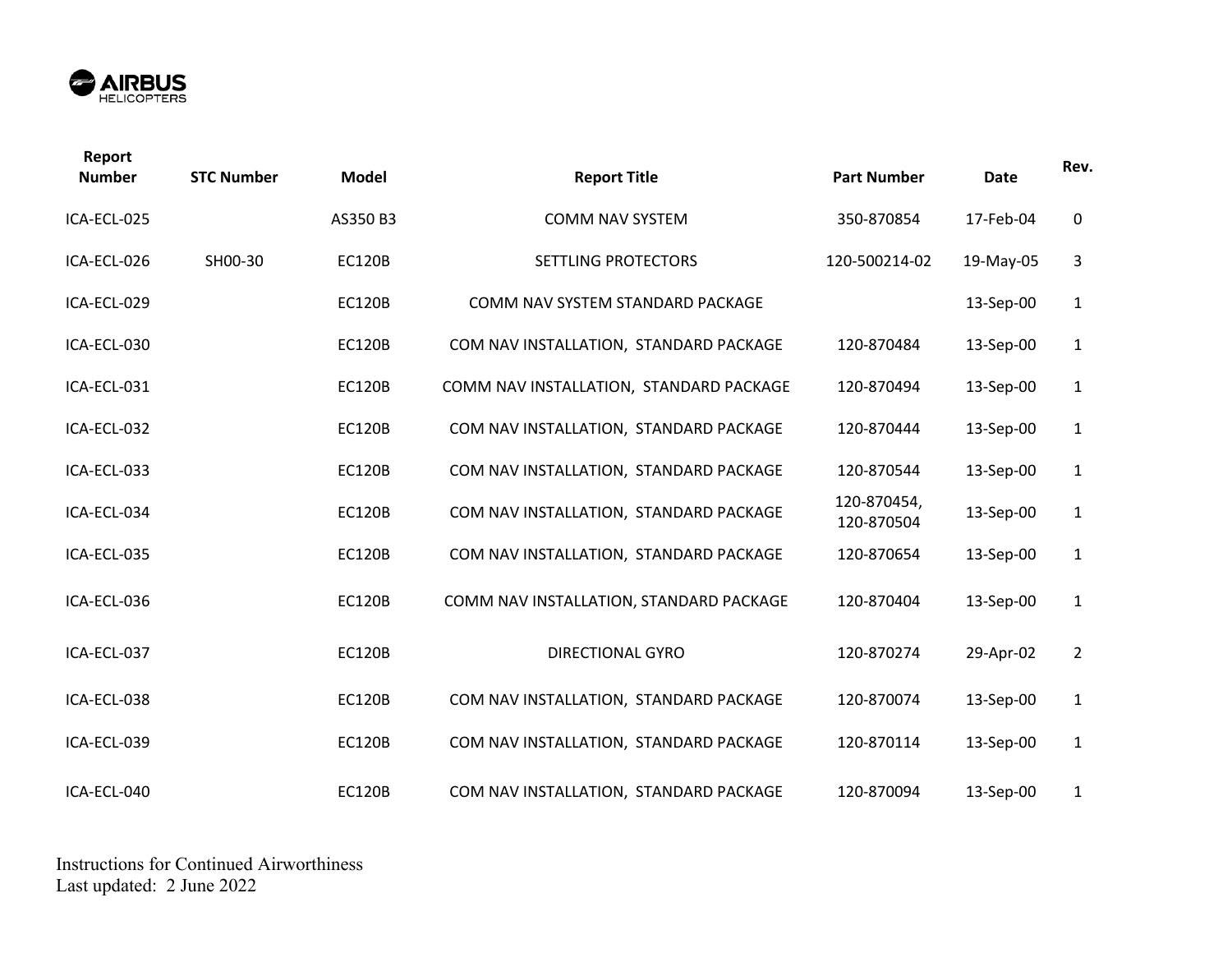

| Report<br><b>Number</b> | <b>STC Number</b> | <b>Model</b>  | <b>Report Title</b>                                            | <b>Part Number</b> | <b>Date</b> | Rev.           |
|-------------------------|-------------------|---------------|----------------------------------------------------------------|--------------------|-------------|----------------|
| ICA-ECL-041             |                   | <b>EC120B</b> | <b>SLASS SYSTEM</b>                                            |                    | 25-Jun-01   | $\mathbf 0$    |
| ICA-ECL-042A            |                   | <b>EC120B</b> | <b>FLIR SYSTEM</b>                                             | 120-901014         | 21-Dec-01   | 4              |
| ICA-ECL-100             |                   | <b>EC120B</b> | PA/SPEAKER                                                     | 120-888414         | 10-Jul-03   | $\overline{2}$ |
| ICA-ECL-101             |                   | <b>EC120B</b> | <b>GPS NAVIGATIONSYSTEM</b>                                    | 120-870894         | 29-Apr-02   | $\mathbf 0$    |
| ICA-ECL-102             |                   | <b>EC120B</b> | <b>BASIC KY-196 VHF COMM 1 VHF TRANSCEIVER</b><br>SYSTEM       | 120-870484         | 29-Apr-02   | $\mathbf 0$    |
| ICA-ECL-103             |                   | <b>EC120B</b> | BASIC AND ENHANCED 4000-10A ELT SYSTEM                         | 120-870914         | 29-Apr-02   | $\mathbf 0$    |
| ICA-ECL-104             |                   | <b>EC120B</b> | <b>BASIC AND ENHANCED DIGITAL CLOCK</b>                        | 120-870934         | 29-Apr-02   | 0              |
| ICA-ECL-105             |                   | <b>EC120B</b> | ENHANCED KT-76C TRANSPONDER SYSTEM                             | 120-870944         | 29-Apr-02   | 0              |
| ICA-ECL-106             |                   | <b>EC120B</b> | <b>BASIC KT-76A TRANSPONDER SYSTEM</b>                         | 120-870454         | 29-Apr-02   | 0              |
| ICA-ECL-107             |                   | <b>EC120B</b> | BASIC AND ENHANCED 200HM ELT SYSTEM                            | 120-870924         | 29-Apr-02   | $\mathbf 0$    |
| ICA-ECL-108             |                   | <b>EC120B</b> | COMM/NAV SYSTEM STANDARD PACKAGE TC TYPE<br><b>CERTIFICATE</b> |                    | 04-Dec-01   | 0              |
| ICA-ECL-109             |                   | <b>EC120B</b> | STANDARD PACKAGE, BASIC AND ENHANCED AMS-<br>42 AUDIO SYSTEM   | 120-870904         | 02-May-00   | $\mathbf 0$    |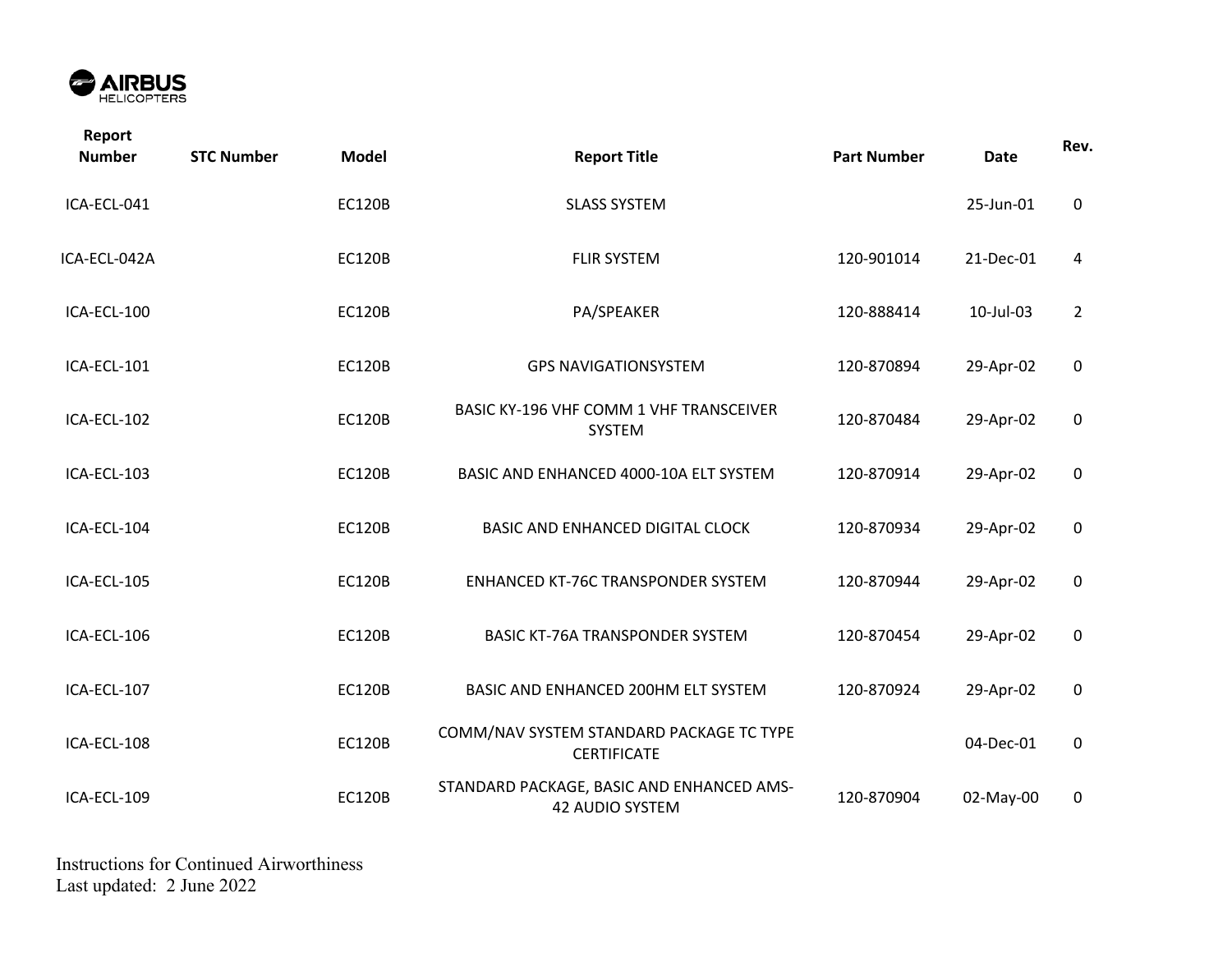

| Report<br><b>Number</b> | <b>STC Number</b> | <b>Model</b>   | <b>Report Title</b>                      | <b>Part Number</b>                       | <b>Date</b> | Rev.           |
|-------------------------|-------------------|----------------|------------------------------------------|------------------------------------------|-------------|----------------|
| ICA-ECL-110             |                   | <b>EC120B</b>  | STANDARD PACKAGE, ENHANCED COMM 1 SYSTEM | 120-870534                               | 02-May-02   | $\mathbf 0$    |
| ICA-ECL-111             |                   | EC130 B4       | AFT RH CABIN DOOR RETROFIT               | 130-202424                               | 10-Jul-03   | $\mathbf{1}$   |
| ICA-ECL-112             | SH02-38           | EC130 B4       | <b>COWLING MAINTENANCE STEPS</b>         | 130-200094/104                           | 22-Nov-02   | 0              |
| ICA-ECL-114             | O-LSH02-057       | <b>EC 120B</b> | COMM NAV EQUIPMENT                       | 120-889654,<br>120-883174,<br>120-884774 | 11-Oct-02   | 0              |
| ICA-ECL-116A            | O-LSH02-672D      | <b>EC120B</b>  | <b>FLIR SYSTEM</b>                       | 120-901064                               | 20-Nov-02   | $\overline{2}$ |
| ICA-ECL-117             | SH02-39           | <b>EC120B</b>  | <b>IMPROVED HEATING SYSTEM</b>           | 120-701014                               | 10-May-13   | $\overline{7}$ |
| ICA-ECL-118             | SH02-42           | EC130 B4       | AIRFRAME FUEL FILTER                     | 130-600004                               | 21-Jul-15   | 9              |
| ICA-ECL-119             | SH02-45           | EC130 B4       | LITTER KIT FOR 7 & 8 PLACE               | 130-200034                               | 09-Jun-05   | 3              |
| ICA-ECL-120             | SH02-44           | EC130 B4       | <b>CARGO PODS</b>                        | 130-200814                               | 30-Dec-02   | $\mathbf 0$    |
| ICA-ECL-122             | SH03-15           | <b>EC120B</b>  | SPECTROLAB SX-16 NIGHTSUN SEARCHLIGHT    | 120-901234                               | 20-Mar-06   | $\overline{2}$ |
| ICA-ECL-123             | SH03-33           | EC130 B4       | <b>CARGO POD INSTALLATION</b>            | 130-201024                               | 11-Apr-13   | 4              |
| ICA-ECL-124             | SH01-22           | AS350/355      | SETTLING PROTECTORS                      | 120-500214-01                            | 19-May-05   | $\mathbf{1}$   |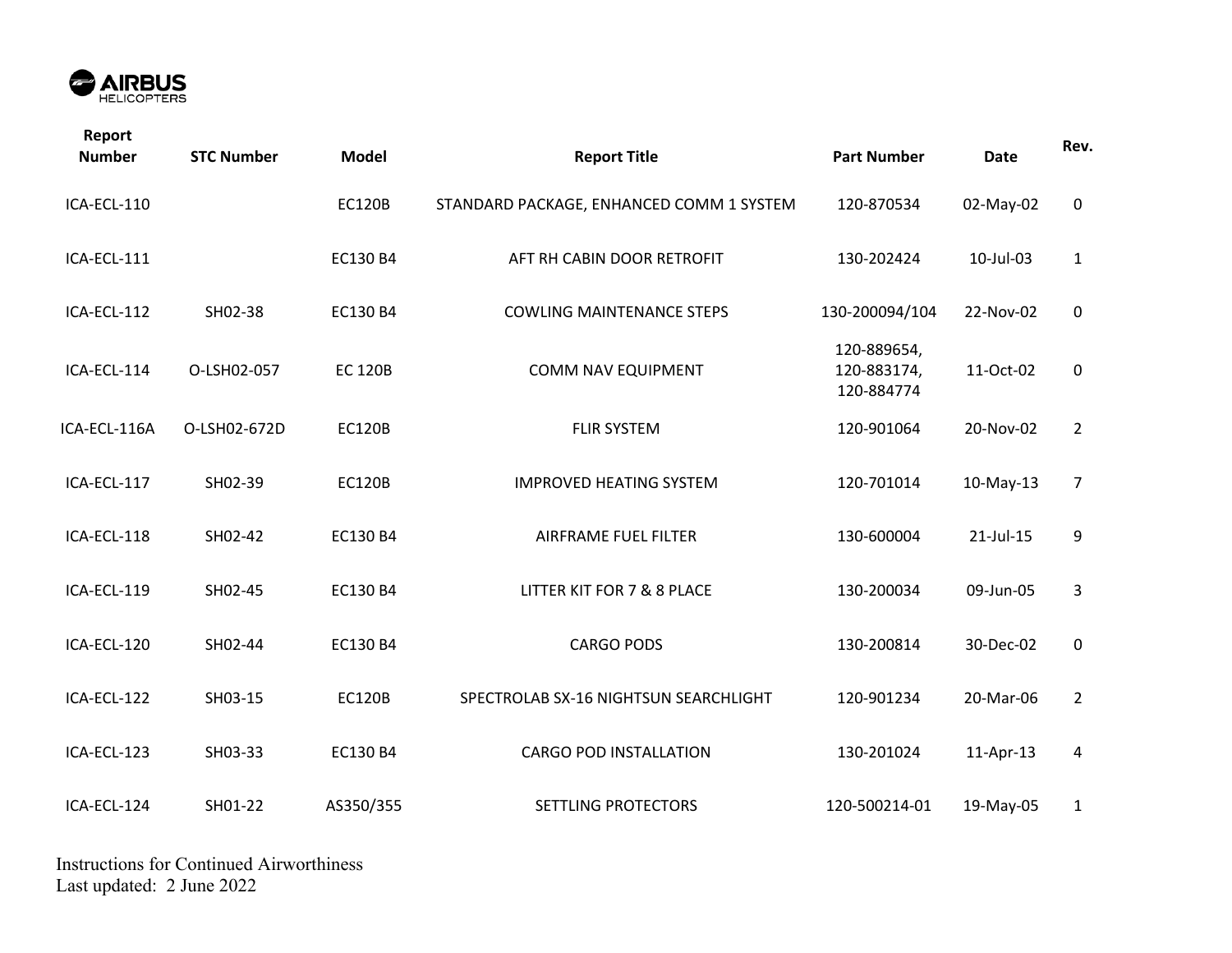

| Report<br><b>Number</b> | <b>STC Number</b> | <b>Model</b>           | <b>Report Title</b>                  | <b>Part Number</b> | <b>Date</b> | Rev.             |
|-------------------------|-------------------|------------------------|--------------------------------------|--------------------|-------------|------------------|
| ICA-ECL-125             | SH96-31           | AS350/355              | <b>BATTERY RELOCATION</b>            | 350-700324         | 24-Oct-13   | 12               |
| ICA-ECL-126             | SH96-32           | AS350                  | RIGHT HAND LITTER KIT                | 350-200144         | 10-Mar-17   | $\overline{a}$   |
| ICA-ECL-127             | SH94-29           | AS350/355              | LEFT HAND LITTER KIT                 | 350-200034         | 11-Jun-20   | 6                |
| ICA-ECL-128             | SH04-28           | EC130 B4               | AFT BENCH SEAT                       | 130-700614         | 19-Feb-08   | $\overline{a}$   |
| ICA-ECL-129             | SH02-42           | AS350 B3               | AIRFRAME FUEL FILTER                 | 350-600024         | 21-Jul-15   | $\overline{7}$   |
| ICA-ECL-130             | SH94-31           | AS350 B, BA,<br>B1, B2 | AIRFRAME FUEL FILTER                 | 350-600004         | 09-Apr-13   | 4                |
| ICA-ECL-131             | SH96-61           | AS350/355              | <b>CARGO MIRROR INSTALLATION</b>     | 350-200254/64      | 16-May-18   | $\mathbf{1}$     |
| ICA-ECL-132             | SH96-114          | AS350                  | BELLY-MOUNTED ANTI-COLLISION LIGHT   | 350-900624         | 10-Mar-08   | $\mathbf{1}$     |
| ICA-ECL-133             | SH05-18           | AS350                  | HIGH VISIBILITY DOOR (SHORT)         | 350-202414         | 18-Apr-13   | $\overline{2}$   |
| ICA-ECL-134             | SH04-53           | EC130 B4               | OPERATION WITH SANDFILTER REMOVED    | 130-800034         | 30-Nov-04   | $\boldsymbol{0}$ |
| ICA-ECL-136             | SH05-39           | EC130 B4               | WIRE STRIKE PROTECTION SYSTEM        | 130-300214         | 08-Sep-05   | $\pmb{0}$        |
| ICA-ECL-137             | SH05-47           | <b>EC120B</b>          | FLIR U8000/U8500 SYSTEM INSTALLATION | 120-901814         | 04-Dec-08   | $\mathbf{1}$     |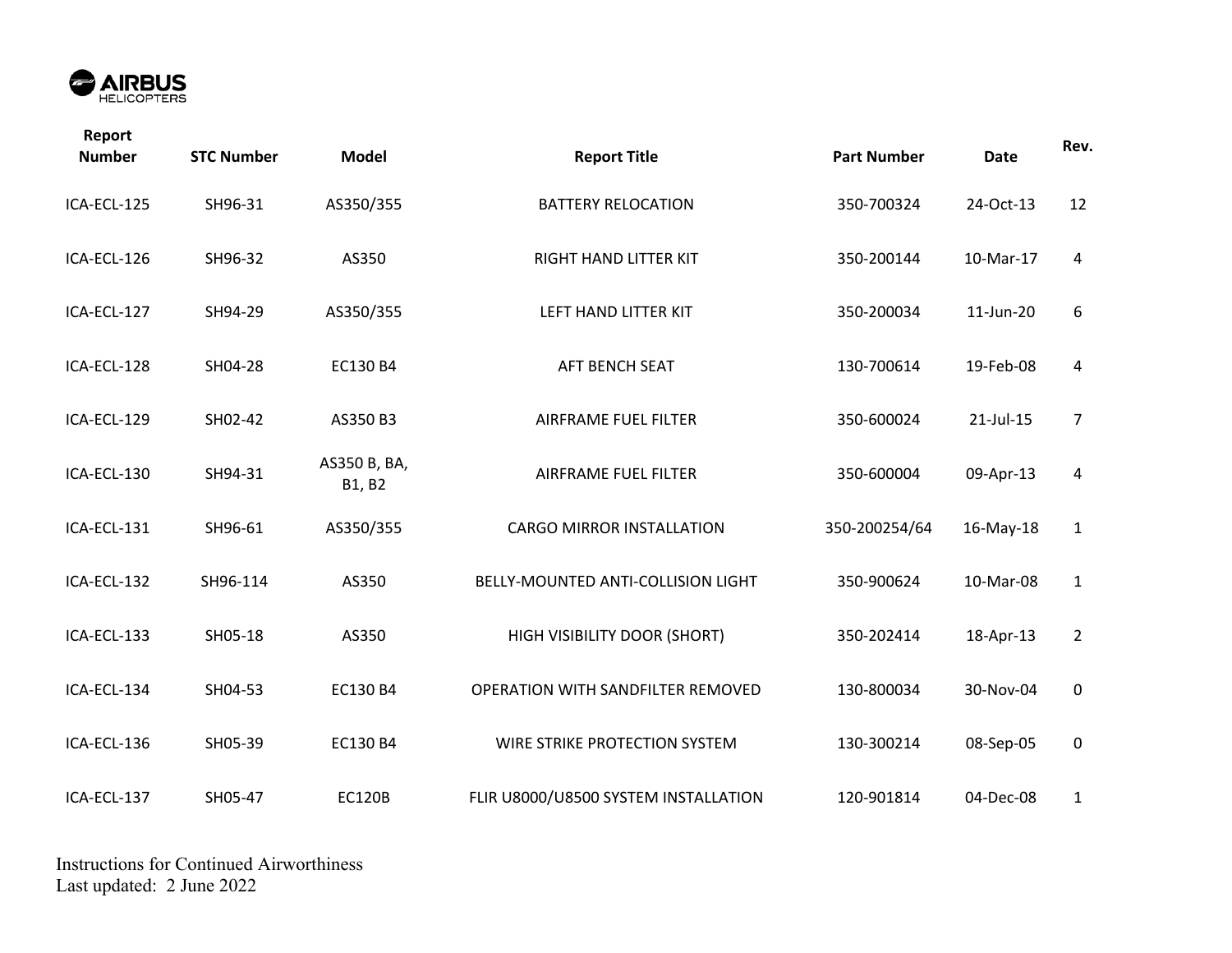

| Report<br><b>Number</b> | <b>STC Number</b> | <b>Model</b>  | <b>Report Title</b>                | <b>Part Number</b>         | <b>Date</b> | Rev.           |
|-------------------------|-------------------|---------------|------------------------------------|----------------------------|-------------|----------------|
| ICA-ECL-138             | O-LSH05-310       | <b>EC120B</b> | <b>VIDEO DOWNLINK SYSTEM</b>       | 120-902904                 | 19-May-06   | $\mathbf{1}$   |
| ICA-ECL-139             | SH06-11           | EC130 B4      | HEAVY DUTY BATTERY INSTALLATION    | 130-700214                 | 20-Mar-06   | $\mathbf 0$    |
| ICA-ECL-140             | SH06-12           | AS350/355     | ENLARGED VERTICAL REFERENCE WINDOW | 350/355-201154             | 28-Jan-15   | 5              |
| ICA-ECL-141             | SH97-34           | AS350/355     | FORWARD OPENING REAR CARGO DOOR    | 350-201014, 130-<br>201004 | 30-May-13   | 5              |
| ICA-ECL-143             | SH06-28           | AS350         | POP IMAGING SYSTEM                 | 350-903214                 | 15-Jun-07   | $\overline{2}$ |
| ICA-ECL-144             |                   | AS350 B3      | <b>VIDEO DOWNLINK SYSTEM</b>       | 350-902924                 | 19-Feb-06   | $\mathbf 0$    |
| ICA-ECL-145             |                   | AS350 B3      | FLIR U7000 SYSTEM INSTALLATION     | 350-903504                 | 21-Feb-06   | $\pmb{0}$      |
| ICA-ECL-147             | SH07-50           | EC130 B4      | COMM NAV SYSTEM MODIFICATION       | 130-883004                 | 27-Aug-08   | $\overline{2}$ |
| ICA-ECL-148             | SH07-48           | AS350 B3      | COMM NAV SYSTEM MODIFICATION       | 350-880934                 | 16-Apr-10   | 3              |
| ICA-ECL-149             | SH05-16           | AS350 B3      | COMM NAV SYSTEM MODIFICATION       | 350-880884                 | 12-May-08   | $\mathbf 0$    |
| ICA-ECL-150             | SH99-205          | AS350         | PUBLIC ADDRESS / SIREN SYSTEM      | 350-888594                 | 30-Nov-07   | $\pmb{0}$      |
| ICA-ECL-152             | O-LSH98-107       | AS350 B3      | <b>SECURITY BARRIER</b>            | 350-702014                 | 03-Feb-10   | 1              |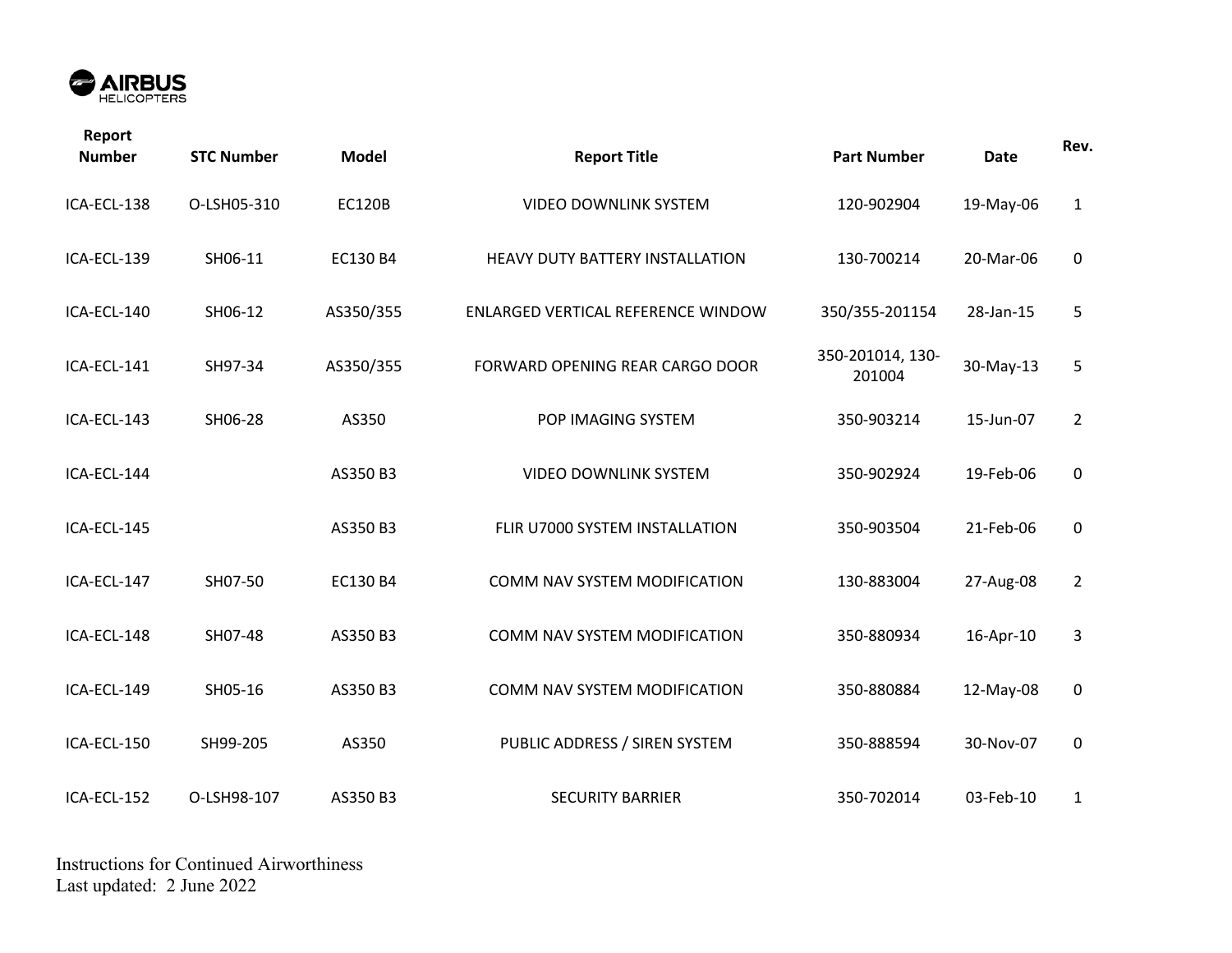

| Report<br><b>Number</b> | <b>STC Number</b> | <b>Model</b>  | <b>Report Title</b>                                   | <b>Part Number</b> | <b>Date</b> | Rev.         |
|-------------------------|-------------------|---------------|-------------------------------------------------------|--------------------|-------------|--------------|
| ICA-ECL-153             | O-LSH07-020       | AS350 B3      | <b>MISSION EQUIPMENT RACK</b>                         | 350-902824         | 25-Apr-08   | $\pmb{0}$    |
| ICA-ECL-154             | O-LSH07-015       | AS350 B3      | ALTERNATIVE LIGHTING SYSTEM                           | 350-902524         | 29-Aug-08   | $\mathbf{1}$ |
| ICA-ECL-155             | O-LSH08-283D      | <b>EC120B</b> | <b>ALTERNATE LIGHTING</b>                             | 120-903214         | 11-Dec-08   | 0            |
| ICA-ECL-156             | O-LSH08-282       | <b>EC120B</b> | <b>VIDEO DOWNLINK SYSTEM</b>                          | 120-902934         | 12-Dec-08   | $\mathbf{1}$ |
| ICA-ECL-157             | O-LSH08-288       | AS350 B3      | <b>COMM NAV SYSTEM</b>                                | 350-880944         | 19-Dec-08   | $\pmb{0}$    |
| ICA-ECL-158             | O-LSH08-288       | AS350 B3      | LH PILOT CONFIGURATION                                | 350-400164         | 15-Jul-09   | $\mathbf{1}$ |
| ICA-ECL-161             | O-LSH08-288       | AS350 B3      | TWO PLACE FORWARD PASSENGER SEAT                      | 350-200624         | 19-Dec-08   | $\mathbf 0$  |
| ICA-ECL-162             | O-LSH08-298       | EC 130 B4     | DUAL BATTERY INSTALLATION                             | 350 A62 2537 00    | 17-June-13  | 3            |
| ICA-ECL-163             |                   | <b>EC120B</b> | COMM NAV WITH DUAL SAGEM ICDS-8 &<br><b>AUTOPILOT</b> | 120-880204         | 09-Jan-13   | $\pmb{0}$    |
| ICA-ECL-164             | O-LSH09-081       | AS350 B2      | <b>COMM NAV SYSTEM</b>                                | 350-880954         | 21-Apr-09   | $\mathbf{1}$ |
| ICA-ECL-165             | SH09-11           | AS350 B2      | DUAL SAGEM ICDS-6 INSTALLATION                        | 350-873044         | 04-Nov-09   | $\mathbf{1}$ |
| ICA-ECL-166             | O-LSH09-127       | AS350 B2      | <b>INTERIOR</b>                                       | 350-701614         | 27-Apr-09   | 0            |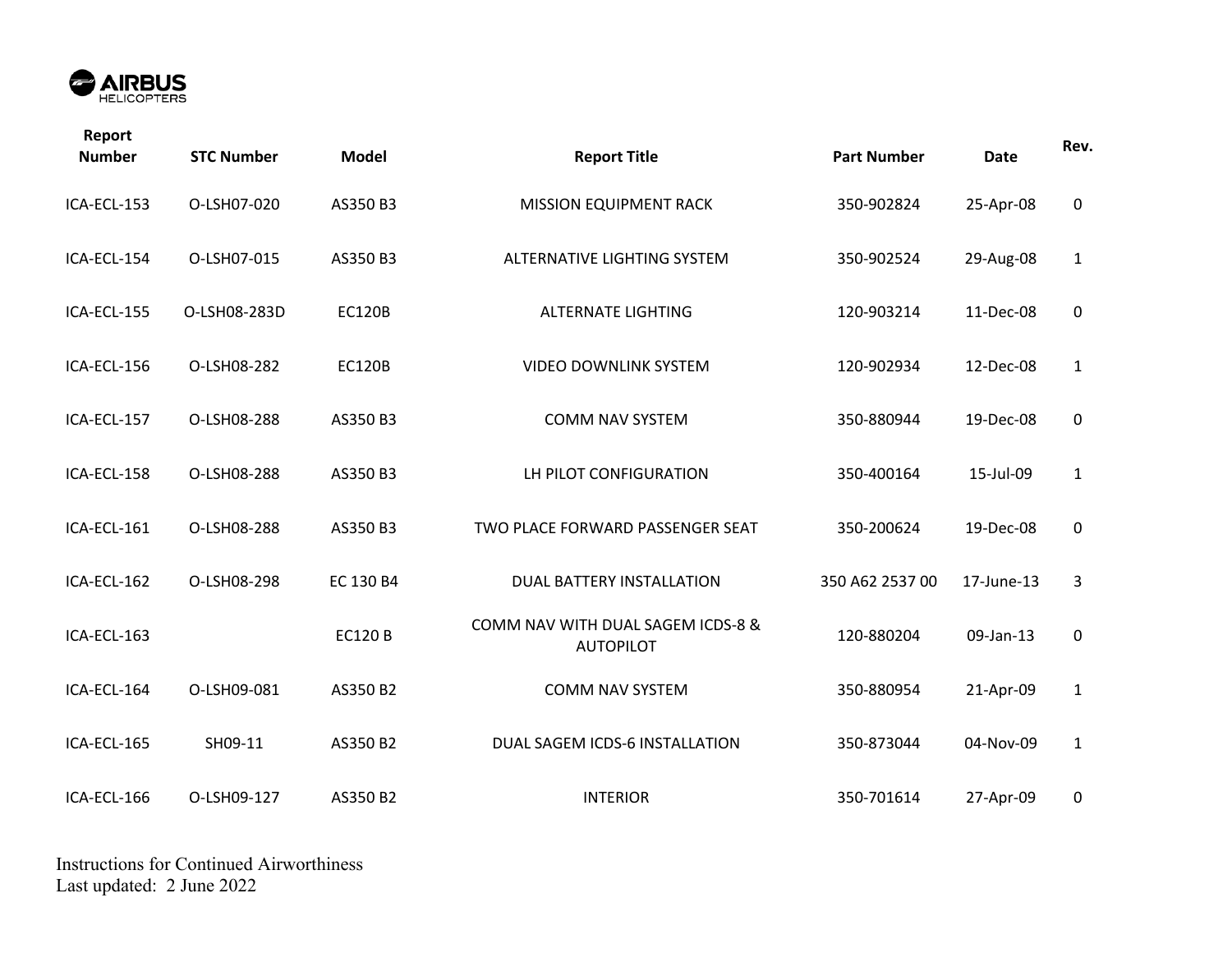

| Report<br><b>Number</b> | <b>STC Number</b> | <b>Model</b>  | <b>Report Title</b>           | <b>Part Number</b>           | <b>Date</b> | Rev.           |
|-------------------------|-------------------|---------------|-------------------------------|------------------------------|-------------|----------------|
| ICA-ECL-167             | O-LSH09-128       | AS350 B3      | <b>INTERIOR MODIFICATIONS</b> | 350-701624                   | 14-Sep-09   | $\overline{2}$ |
| ICA-ECL-168             | SH96-32           | AS350         | LEFT SIDE PILOT               | 350-400004/74,<br>350-400164 | 25-Oct-13   | 6              |
| ICA-ECL-169             | O-LSH09-123       | EC130 B4      | <b>INTERIOR MODIFICATIONS</b> | 130-701614                   | 14-Nov-13   | $\overline{7}$ |
| ICA-ECL-170             | O-LSH09-245       | <b>EC120B</b> | DUAL SAGEM ICDS-6A            | 120-872744                   | 31-Jul-09   | $\overline{2}$ |
| ICA-ECL-171             | O-LSH09-247       | <b>EC120B</b> | <b>COMM NAV SYSTEM</b>        | 120-880284                   | 31-Jul-09   | $\mathbf{1}$   |
| ICA-ECL-172             | O-LSH09-142       | EC130 B4      | <b>INTERIOR MODIFICATIONS</b> | 130-701624                   | 11-May-09   | $\pmb{0}$      |
| ICA-ECL-173             | O-LSH09-141       | AS350 B3      | <b>INTERIOR MODIFICATIONS</b> | 350-701634                   | 06-May-09   | $\pmb{0}$      |
| ICA-ECL-174             | O-LSH09-145       | EC130 B4      | <b>INTERIOR MODIFICATIONS</b> | 130-701634                   | 08-Sep-09   | $\mathbf{1}$   |
| ICA-ECL-175             | O-LSH09-224D      | <b>EC120B</b> | <b>INTERIOR MODIFICATIONS</b> | 120-701614                   | 22-Jul-09   | $\mathbf{1}$   |
| ICA-ECL-177             | O-LSH09-202       | <b>EC120B</b> | <b>INTERIOR MODIFICATIONS</b> | 120-701624                   | 25-Jun-09   | $\mathbf 0$    |
| ICA-ECL-178             | O-LSH09-263D      | AS350 B3      | <b>INTERIOR MODIFICATIONS</b> | 350-701644                   | 18-Aug-09   | $\mathbf{1}$   |
| ICA-ECL-179             | O-LSH09-266D      | EC130 B4      | <b>INTERIOR MODIFICATIONS</b> | 130-701644                   | 18-Sep-09   | $\mathbf{1}$   |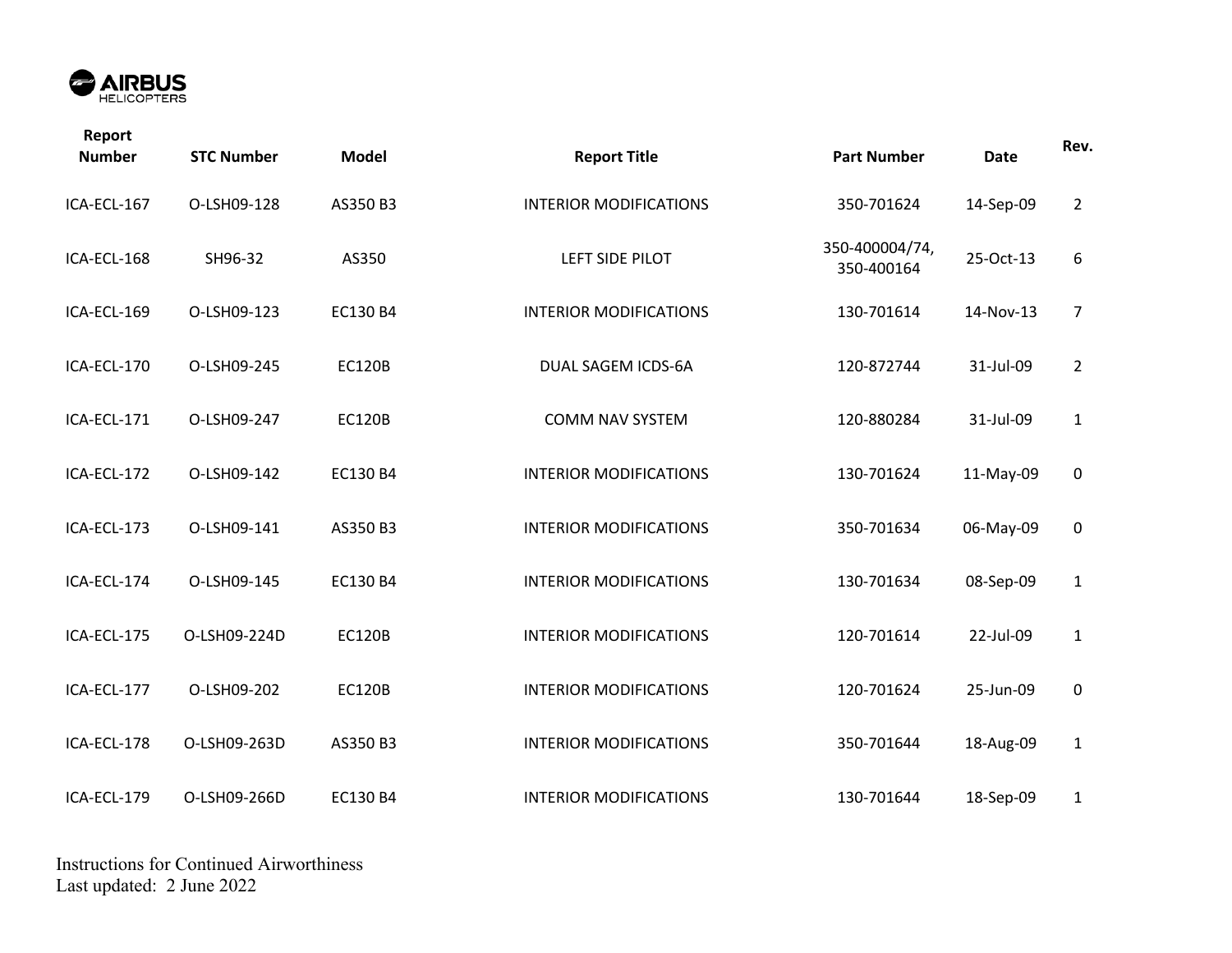

| Report<br><b>Number</b> | <b>STC Number</b> | <b>Model</b> | <b>Report Title</b>           | <b>Part Number</b> | <b>Date</b> | Rev.         |
|-------------------------|-------------------|--------------|-------------------------------|--------------------|-------------|--------------|
| ICA-ECL-180             | O-LSH09-264D      | AS350        | <b>INTERIOR MODIFICATIONS</b> | 350-701684         | 27-Aug-09   | 0            |
| ICA-ECL-181             | O-LSH09-354       | AS350 B3     | <b>INTERIOR MODIFICATIONS</b> | 350-701664         | 24-Nov-09   | $\mathbf 0$  |
| ICA-ECL-182             | O-LSH09-0342      | AS350 B2     | <b>INTERIOR MODIFICATIONS</b> | 350-701654         | 04-Nov-09   | $\mathbf 0$  |
| ICA-ECL-183             | O-LSH09-0343      | AS350 B3     | <b>INTERIOR MODIFICATIONS</b> | 350-701674         | 04-Nov-09   | $\pmb{0}$    |
| ICA-ECL-184             | O-LSH09-379       | AS350        | <b>INTERIOR MODIFICATIONS</b> | 350-701694         | 07-Dec-09   | $\mathbf 0$  |
| ICA-ECL-185             | O-LSH09-355       | AS350 B3     | <b>INTERIOR MODIFICATIONS</b> | 350-701704         | 29-Jul-10   | $\mathbf{1}$ |
| ICA-ECL-186             | O-LSH10-103       | AS350        | <b>INTERIOR MODIFICATIONS</b> | 350-701714         | 27-Apr-10   | $\mathbf{1}$ |
| ICA-ECL-187             | O-LSH10-019       | AS350 B3     | <b>INTERIOR MODIFICATIONS</b> | 350-701724         | 25-Jan-10   | $\mathbf 0$  |
| ICA-ECL-188             | O-LSH10-104       | AS350 B3     | <b>INTERIOR MODIFICATIONS</b> | 350-701744         | 26-Apr-10   | $\mathbf 0$  |
| ICA-ECL-189             | O-LSH10-091       | AS350 B2     | <b>INTERIOR MODIFICATIONS</b> | 350-701754         | 13-Apr-10   | $\mathbf{1}$ |
| ICA-ECL-190             | O-LSH10-102       | AS350 B2     | <b>INTERIOR MODIFICATIONS</b> | 350-701734         | 14-Jan-11   | 3            |
| ICA-ECL-191             | SH10-20           | EC130 B4     | OPERATION WITH DOORS REMOVED  |                    | 18-Dec-13   | 3            |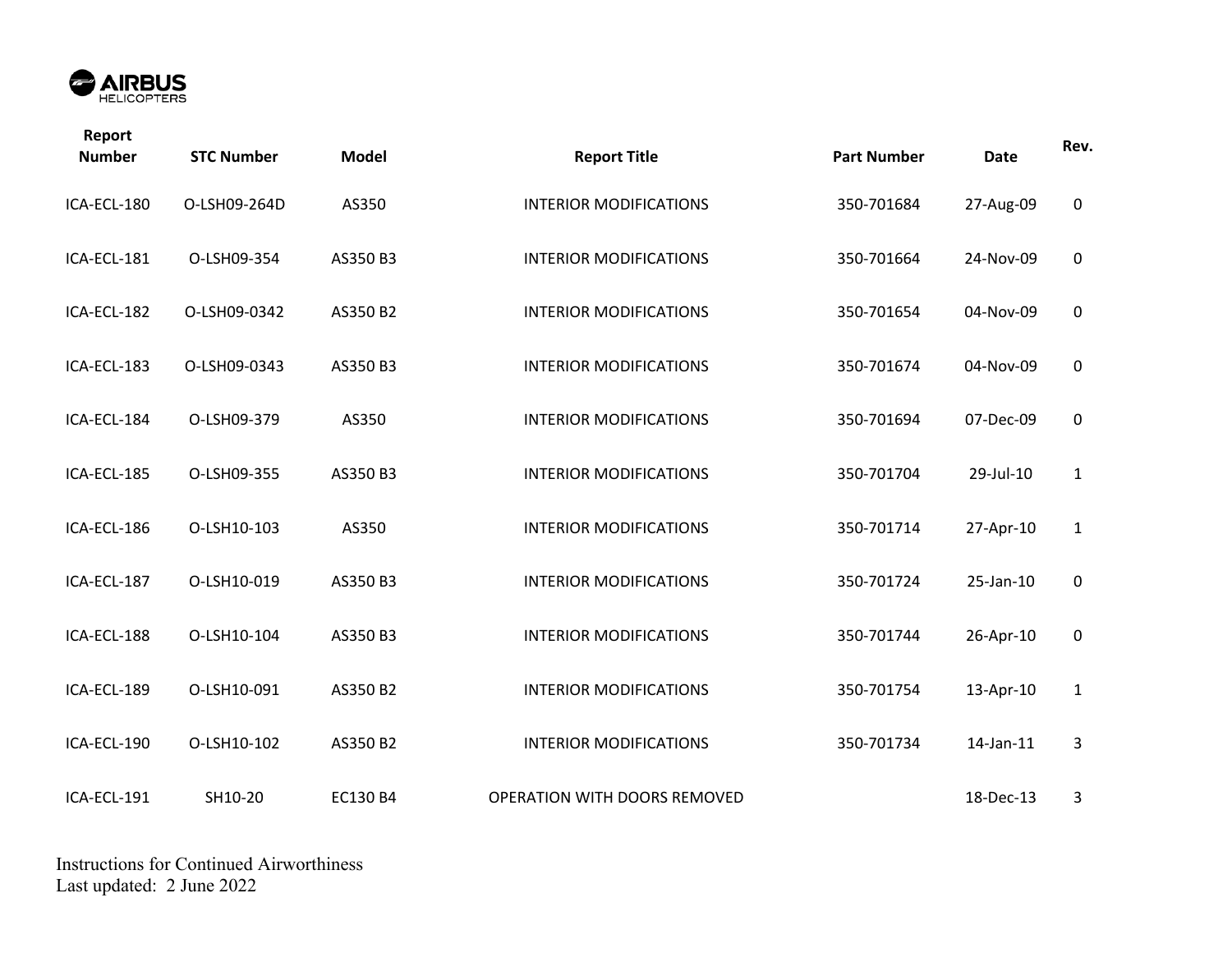

| Report<br><b>Number</b> | <b>STC Number</b> | <b>Model</b>  | <b>Report Title</b>              | <b>Part Number</b> | <b>Date</b> | Rev.         |
|-------------------------|-------------------|---------------|----------------------------------|--------------------|-------------|--------------|
| ICA-ECL-192             | O-LSH10-114       | EC130 B4      | <b>INTERIOR MODIFICATIONS</b>    | 130-701654         | 05-May-10   | $\pmb{0}$    |
| ICA-ECL-194             | O-LSH10-069       | EC130 B4      | CABIN BACK WALL ATTACHMENT RINGS | 130-203104         | 13-Aug-12   | $\mathbf{1}$ |
| ICA-ECL-195             | O-LSH10-181       | EC120         | <b>INTERIOR MODIFICATIONS</b>    | 120-701634         | 10-Jun-10   | 0            |
| ICA-ECL-196             | O-LSH10-113       | AS350 B3      | <b>INTERIOR MODIFICATIONS</b>    | 350-701764         | 05-May-10   | $\pmb{0}$    |
| ICA-ECL-197             | O-LSH10-190       | AS350 B2      | <b>INTERIOR MODIFICATIONS</b>    | 350-701774         | 24-Jun-10   | $\mathbf 0$  |
| ICA-ECL-199             | O-LSH10-203       | <b>EC120B</b> | <b>INTERIOR MODIFICATIONS</b>    | 120-701654         | 19-Jul-10   | $\pmb{0}$    |
| ICA-ECL-200             | O-LSH10-243       | EC130 B4      | <b>INTERIOR MODIFICATIONS</b>    | 130-701664         | 20-Aug-10   | $\pmb{0}$    |
| ICA-ECL-201             | SH12-53           | EC130B4       | SECOND BATTERY INSTALLATION      | 130-700234         | 01-Oct-12   | 5            |
| ICA-ECL-202             | O-LSH10-259       | EC130 B4      | <b>INTERIOR MODIFICATIONS</b>    | 130-701674         | 17-Sep-10   | $\pmb{0}$    |
| ICA-ECL-203             | SH12-9            | EC120         | RH DOOR INSTALLATION             | 120-200014         | 27-Feb-13   | $\mathbf{1}$ |
| ICA-ECL-204             | SH12-10           | EC130 B4      | RH DOOR INSTALLATION             | 120-200014         | 27-Feb-13   | $\mathbf{1}$ |
| ICA-ECL-205             | O-LSH10-291       | <b>EC120B</b> | <b>INTERIOR MODIFICATIONS</b>    | 120-701644         | 05-Nov-10   | 0            |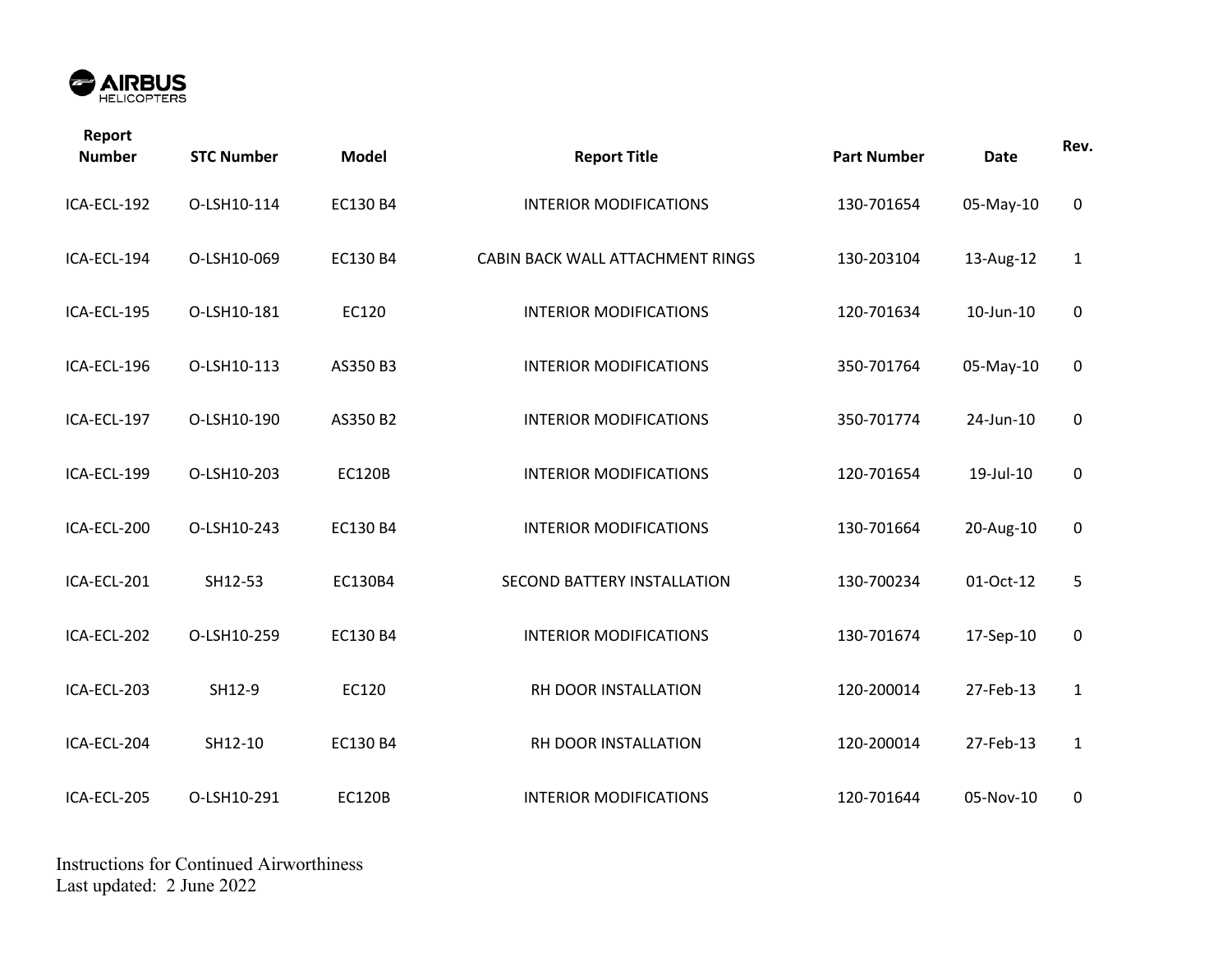

| Report<br><b>Number</b> | <b>STC Number</b> | <b>Model</b>    | <b>Report Title</b>                                    | <b>Part Number</b> | <b>Date</b>     | Rev.           |
|-------------------------|-------------------|-----------------|--------------------------------------------------------|--------------------|-----------------|----------------|
| ICA-ECL-206             | O-LSH10-308       | <b>EC120B</b>   | FLIR U8500 SYSTEM INSTALLATION                         | 120-901864         | 30-Nov-10       | $\overline{2}$ |
| ICA-ECL-207             | SH97-33           | AS350/355       | REAR CARGO DOOR HINGE AND LATCH<br><b>MODIFICATION</b> | 350-201064         | 15-Oct-<br>2013 | $\overline{2}$ |
| ICA-ECL-208             | O-LSH10-309       | AS350 B3        | <b>INTERIOR MODIFICATIONS</b>                          | 350-701794         | 02-Apr-12       | $\overline{2}$ |
| ICA-ECL-209             | SH11-11           | EC135           | <b>CARGO COMPARTMENT MODS</b>                          | 135-200304         | 13-Apr-11       | $\mathbf 0$    |
| ICA-ECL-211             | O-LSH-11-052      | EC135           | <b>INTERIOR MODIFICATIONS</b>                          | 135-701614         | 04-Apr-11       | $\mathbf 0$    |
| ICA-ECL-212             | O-LSH-11-066      | EC135           | <b>FLIR INSTALLATION</b>                               | 135-901814         | 21-Apr-11       | $\mathbf 0$    |
| ICA-ECL-213             | O-LSH-11-065      | EC135           | <b>SX-16 INSTALLATION</b>                              | 135-901214         | 21-Apr-11       | $\pmb{0}$      |
| ICA-ECL-214             | O-LSH-11-070      | EC135           | <b>VIDOE DOWNLINK</b>                                  | 135-902714         | 15-Apr-11       | $\mathsf 0$    |
| ICA-ECL-215             | O-LSH-11-069      | EC135           | DOOR OPEN WARNING                                      | 135-901014         | 15-Apr-11       | $\mathbf 0$    |
| ICA-ECL-216             | O-LSH-11-073/D    | AS350 B2        | <b>COMM NAV SYSTEM</b>                                 | 350-880974         | 20-Apr-11       | $\mathbf{1}$   |
| ICA-ECL-217             | O-LSH-11-059      | <b>AS355 NP</b> | <b>INTERIOR MODIFICATIONS</b>                          | 355-701614         | 07-Apr-11       | $\mathbf 0$    |
| ICA-ECL-218             | O-LSH-11-053      | AS350 B2        | <b>INTERIOR MODIFICATIONS</b>                          | 350-701784         | 05-Apr-11       | $\pmb{0}$      |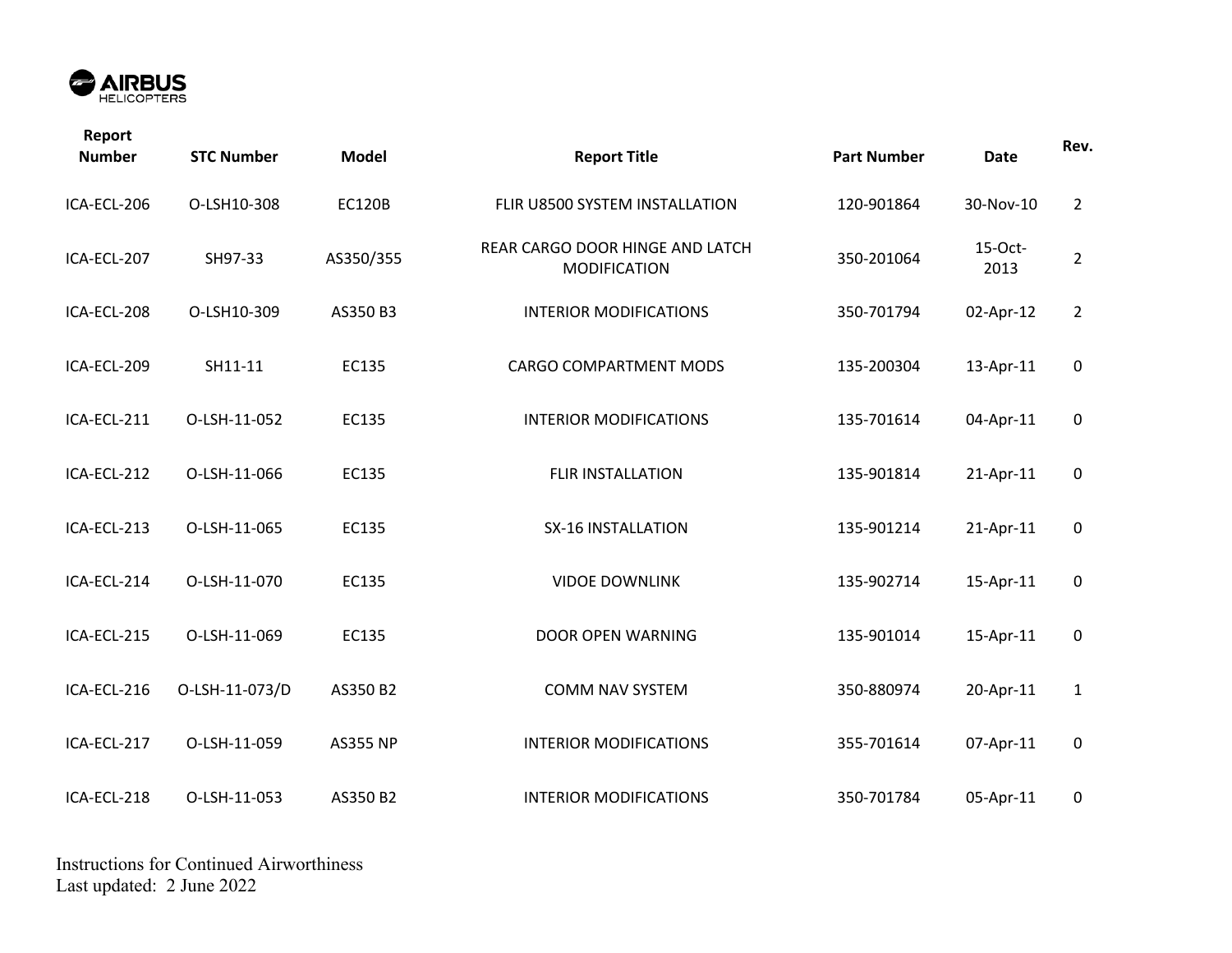

| Report<br><b>Number</b> | <b>STC Number</b> | <b>Model</b> | <b>Report Title</b>              | <b>Part Number</b> | <b>Date</b> | Rev.             |
|-------------------------|-------------------|--------------|----------------------------------|--------------------|-------------|------------------|
| ICA-ECL-219             | O-LSH-11-097      | AS350 B3     | <b>INTERIOR MODIFICATIONS</b>    | 350-702234         | 18-May-11   | $\mathbf{1}$     |
| ICA-ECL-220             | O-LSH-11-087      | AS350 B3     | <b>INTERIOR MODIFICATIONS</b>    | 350-701804         | 03-May-11   | 0                |
| ICA-ECL-221             | O-LSH-11-081/D    | AS350 B3     | <b>BMS DOWNLINK</b>              | 350-902994         | 10-May-11   | $\mathbf{1}$     |
| ICA-ECL-222             | O-LSH-11-074/D    | EC135        | PULSE LIGHT INSTALLATION         | 135-902414         | 21-Apr-11   | $\mathbf{1}$     |
| ICA-ECL-223             | SH11-35           | EC130 B4     | ADJUSTABLE GLARE SHIELD          | 130-885114         | 17-Jun-13   | $\mathbf{1}$     |
| ICA-ECL-225             | O-LSH-11-064/D    | EC130 B4     | <b>INTERIOR MODIFICATIONS</b>    | 130-701684         | 19-Apr-11   | $\pmb{0}$        |
| ICA-ECL-227             | O-LSH-11-091/D    | AS350 B2     | <b>INTERIOR MODIFICATIONS</b>    | 350-702244         | 10-May-11   | $\pmb{0}$        |
| ICA-ECL-228             | O-LSH-11-073/D    | AS350 B3     | <b>INTERIOR MODIFICATIONS</b>    | 350-701034         | 20-May-11   | $\mathbf 0$      |
| ICA-ECL-229             | O-LSH-11-124      | AS350 B3     | <b>INTERIOR MODIFICATIONS</b>    | 350-702254         | 30-Jun-11   | $\boldsymbol{0}$ |
| ICA-ECL-230             | O-LSH-11-134      | AS350 B2     | <b>INTERIOR MODIFICATIONS</b>    | 350-702224         | 15-Jul-11   | $\mathbf{1}$     |
| ICA-ECL-232             | O-LSH-11-127      | AS350 B2     | <b>INTERIOR MODIFICATIONS</b>    | 350-702264         | 06-Jul-11   | $\mathbf{1}$     |
| ICA-ECL-233             | SH12-52           | AS350        | <b>CABLE CUTTER INSTALLATION</b> | 350-252004         | 05-Dec-14   | 3                |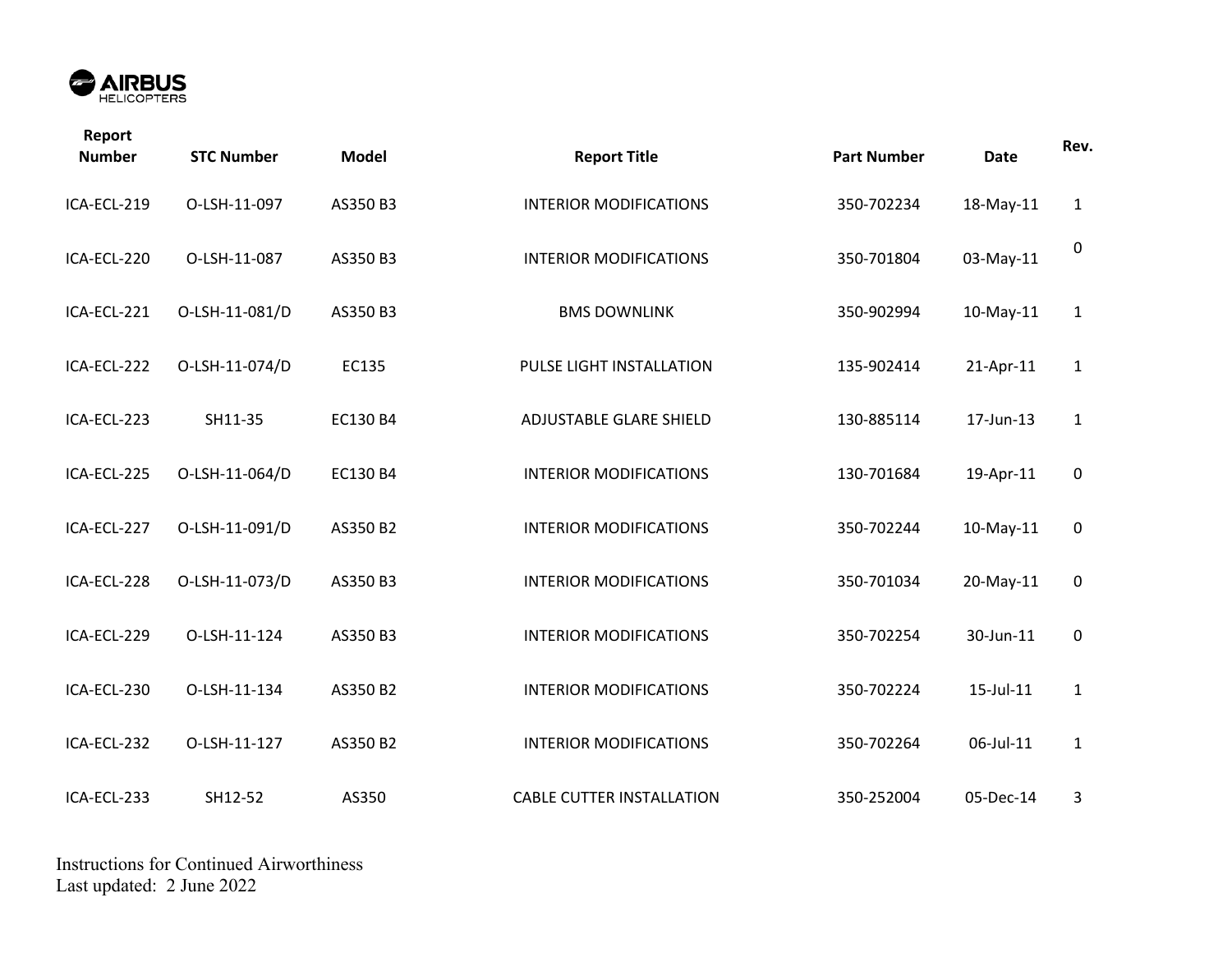

| Report<br><b>Number</b> | <b>STC Number</b> | <b>Model</b>        | <b>Report Title</b>              | <b>Part Number</b>                       | <b>Date</b> | Rev.           |
|-------------------------|-------------------|---------------------|----------------------------------|------------------------------------------|-------------|----------------|
| ICA-ECL-234             | O-LSH11-111       | AS350B3             | ADJUSTABLE GLARE SHIELD          | ESK-1457                                 | 17-Jun-11   | $\mathbf 0$    |
| ICA-ECL-235             | SH98-43           | AS350/355           | REAR CROSS TUBE MAINTENANCE STEP | 350-500604                               | 11-Dec-14   | $\mathbf{1}$   |
| ICA-ECL-236             | O-LSH11-172       | AS350 B3            | <b>INTERIOR MODIFICATION</b>     | 350-702274                               | 03-Oct-11   | $\mathbf 0$    |
| ICA-ECL-237             | SH96-126          | AS350/355/<br>EC130 | <b>BLADE TIE DOWN PROVISIONS</b> | 350-700414/<br>130-700414                | 12-May-15   | $\overline{2}$ |
| ICA-ECL-238             | O-LSH11-167       | AS350 B3            | <b>INTERIOR MODIFICATION</b>     | 350-702284                               | 26-Sep-11   | 0              |
| ICA-ECL-241             | O-LSH11-220       | EC130 B4            | <b>INTERIOR MODIFICATION</b>     | 130-701694                               | 08-Dec-11   | 0              |
| ICA-ECL-242             | SH12-28           | AS350 / 355         | STANDARD INTERIOR MODIFICATION   | 350-701904                               | 21-Mar-18   | 5              |
| ICA-ECL-243             | SH12-28           | AS350 / 355         | STANDARD INTERIOR MODIFICATION   | 350-701814                               | 11-Nov-14   | $\overline{2}$ |
| ICA-ECL-244             | SH12-28           | AS350 / 355         | STANDARD INTERIOR MODIFICATION   | 350-701074,<br>350-702104,<br>350-702124 | 21-Mar-18   | 3              |
| ICA-ECL-245             | SH12-28           | AS350 / 355         | STANDARD INTERIOR MODIFICATION   | 350-701044                               | 21-Mar-18   | 4              |
| ICA-ECL-246             | O-LSH12-010       | AS350 B3            | <b>INTERIOR MODIFICATION</b>     | 350-702314                               | 20-Jan-12   | 0              |
| ICA-ECL-247             | O-LSH12-033/D     | AS350 B3            | <b>INTERIOR MODIFICATION</b>     | 350-702294                               | 09-Mar-12   | 0              |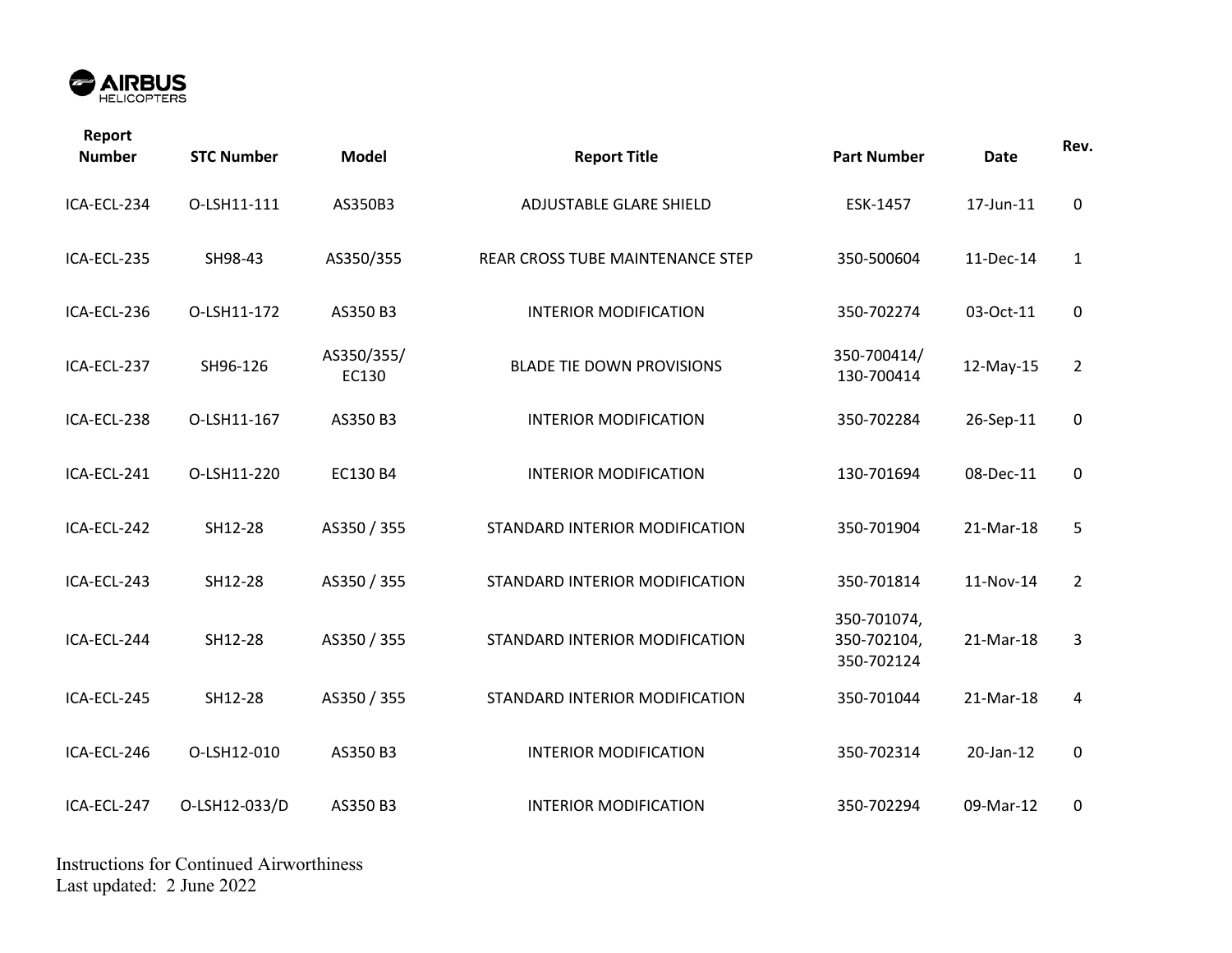

| Report<br><b>Number</b> | <b>STC Number</b> | <b>Model</b> | <b>Report Title</b>                   | <b>Part Number</b> | <b>Date</b> | Rev.           |
|-------------------------|-------------------|--------------|---------------------------------------|--------------------|-------------|----------------|
| ICA-ECL-248             | O-LSH12-046       | AS350 B2     | <b>INTERIOR MODIFICATION</b>          | 350-702334         | 08-Mar-12   | $\mathbf{1}$   |
| ICA-ECL-249             | O-LSH12-054       | AS350 B3     | <b>INTERIOR MODIFICATION</b>          | 350-702304         | 21-Mar-12   | $\mathbf{1}$   |
| ICA-ECL-250             | SH12-12           | EC130        | REAR DRIVE SHAFT END CAP INSTALLATION | 130-300014         | 09-Jul-14   | $\mathbf{1}$   |
| ICA-ECL-251             | SH12-16           | AS350 B3     | OPERATION WITH SANDFILTER REMOVED     | 350-800044         | 13-Mar-12   | $\overline{2}$ |
| ICA-ECL-252             | O-LSH12-079       | AS350 B3     | <b>INTERIOR MODIFICATION</b>          | 350-702324         | 24-Apr-12   | $\pmb{0}$      |
| ICA-ECL-253             | O-LSH12-086       | AS350 B3     | <b>INTERIOR MODIFICATION</b>          | 350-702354         | 14-May-12   | $\mathbf{1}$   |
| ICA-AHCA-254            | SH14-10           | AS350 B2, B3 | LONGLINE ELECTRICAL PROVISIONS        | 350-900564         | 29-Apr-15   | 3              |
| ICA-ECL-255             | O-LSH12-189       | AS350 B3     | <b>COMM NAV SYSTEM</b>                | 350-881014         | 10-Dec-12   | 0              |
| ICA-ECL-256             | O-LSH12-096       | EC130 B4     | <b>INTERIOR MODIFICATION</b>          | 130-701714         | 22-May-12   | $\mathbf{1}$   |
| ICA-ECL-257             | O-LSH12-099       | EC130 B4     | <b>INTERIOR MODIFICATION</b>          | 130-701704         | 25-May-12   | $\mathbf{1}$   |
| ICA-ECL-258             | O-LSH12-126       | AS350 B3     | <b>INTERIOR MODIFICATION</b>          | 350-702384         | 18-Jun-12   | $\mathbf{1}$   |
| ICA-ECL-259             | SH12-28           | AS350 / 355  | STANDARD INTERIOR MODIFICATION        | 350-702204         | 11-Nov-14   | $\overline{2}$ |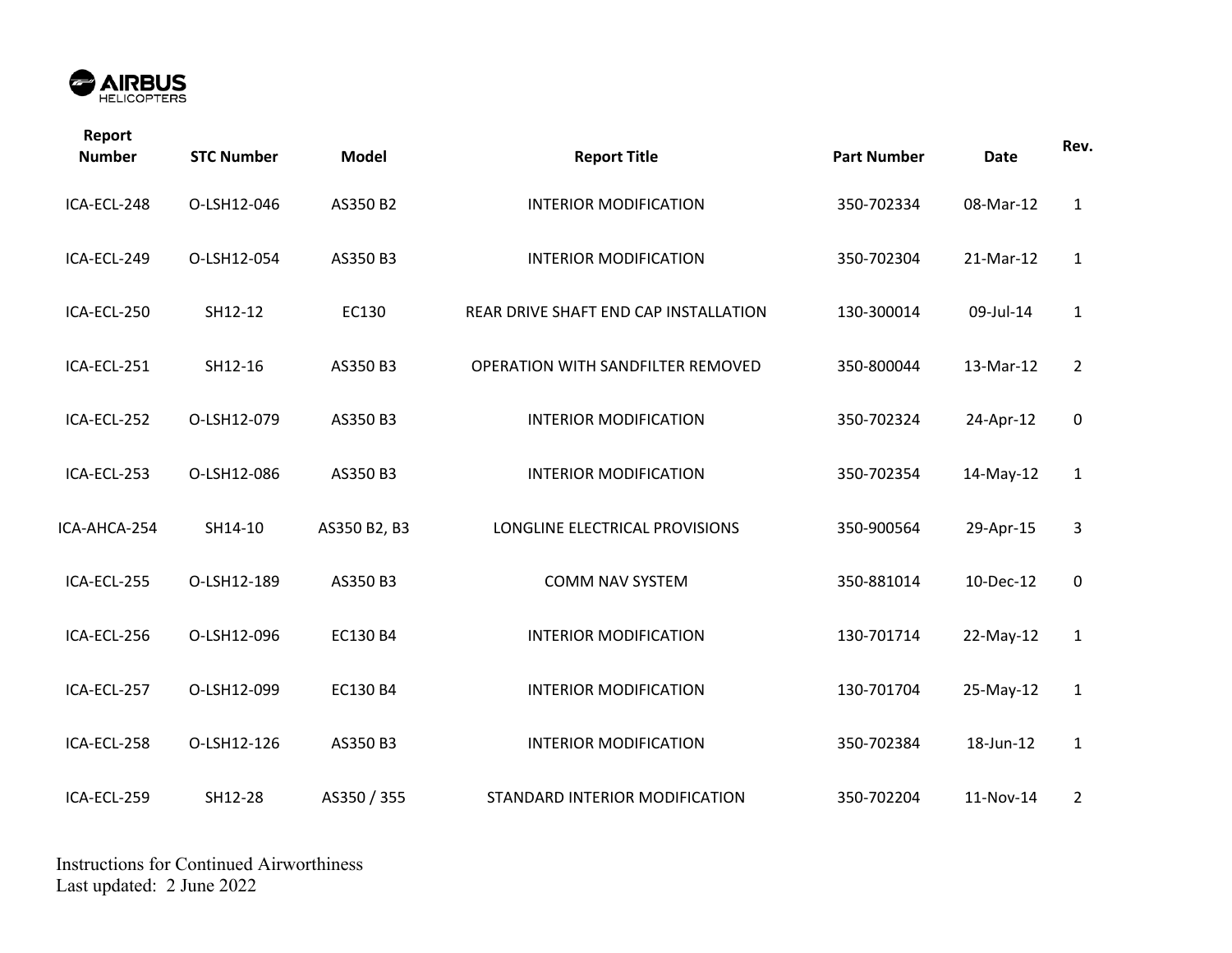

| Report<br><b>Number</b> | <b>STC Number</b> | <b>Model</b>                    | <b>Report Title</b>              | <b>Part Number</b> | <b>Date</b> | Rev.           |
|-------------------------|-------------------|---------------------------------|----------------------------------|--------------------|-------------|----------------|
| ICA-ECL-260             | SH96-39           | AS350 BA, B2,<br>B <sub>3</sub> | TWO PLACE FORWARD PASSENGER SEAT | 350-200624         | 18-Dec-13   | $\overline{2}$ |
| ICA-ECL-261             | O-LSH12-177       | AS350 B3e                       | <b>INTERIOR MODIFICATION</b>     | 350-702364         | 01-Nov-12   | $\mathbf{1}$   |
| ICA-ECL-262             | O-LSH12-168/D     | AS350 B2                        | <b>INTERIOR MODIFICATION</b>     | 350-702344         | 31-Oct-12   | $\mathbf 0$    |
| ICA-ECL-266             | O-LSH13-041       | AS350 B2                        | <b>INTERIOR MODIFICATION</b>     | 350-702374         | 21-Mar-13   | $\mathbf 0$    |
| ICA-ECL-267             | O-LSH13-038       | EC130 B4                        | <b>INTERIOR MODIFICATION</b>     | 130-701724         | 15-Mar-13   | $\mathbf{1}$   |
| ICA-ECL-268             | O-LSH13-123       | EC135                           | <b>INTERIOR MODIFICATION</b>     | 135-701624         | 29-Aug-13   | $\mathbf 0$    |
| ICA-AHCA-269            | SH20-44           | EC130 T2                        | AIRFRAME-MOUNTED FUEL FILTER     | 130-600204         | 28-Oct-20   | $\mathbf{1}$   |
| ICA-ECL-270             | SH14-11           | AS350 / EC130                   | FIRE EXTINGUISHER RELOCATION     | 130-700014         | 28-Mar-14   | $\mathbf{1}$   |
| ICA-ECL-271             | O-LSH13-150       | <b>EC120 B</b>                  | <b>INTERIOR MODIFICATION</b>     | 120-701664         | 21-Nov-13   | $\mathbf{1}$   |
| ICA-ECL-272             | O-LSH13-161       | EC135                           | <b>INTERIOR MODIFICATION</b>     | 135-701634         | 12-Dec-13   | $\mathbf{1}$   |
| ICA-AHCA-273            | SH14-31           | EC130 T2                        | <b>CARGO PODS</b>                | 130-201214         | 04-Jul-18   | $\mathbf{1}$   |
| ICA-AHCA-274            | SH14-40           | EC130 T2                        | <b>CARGO MIRRORS</b>             | 130-201414         | 19-Dec-14   | 3              |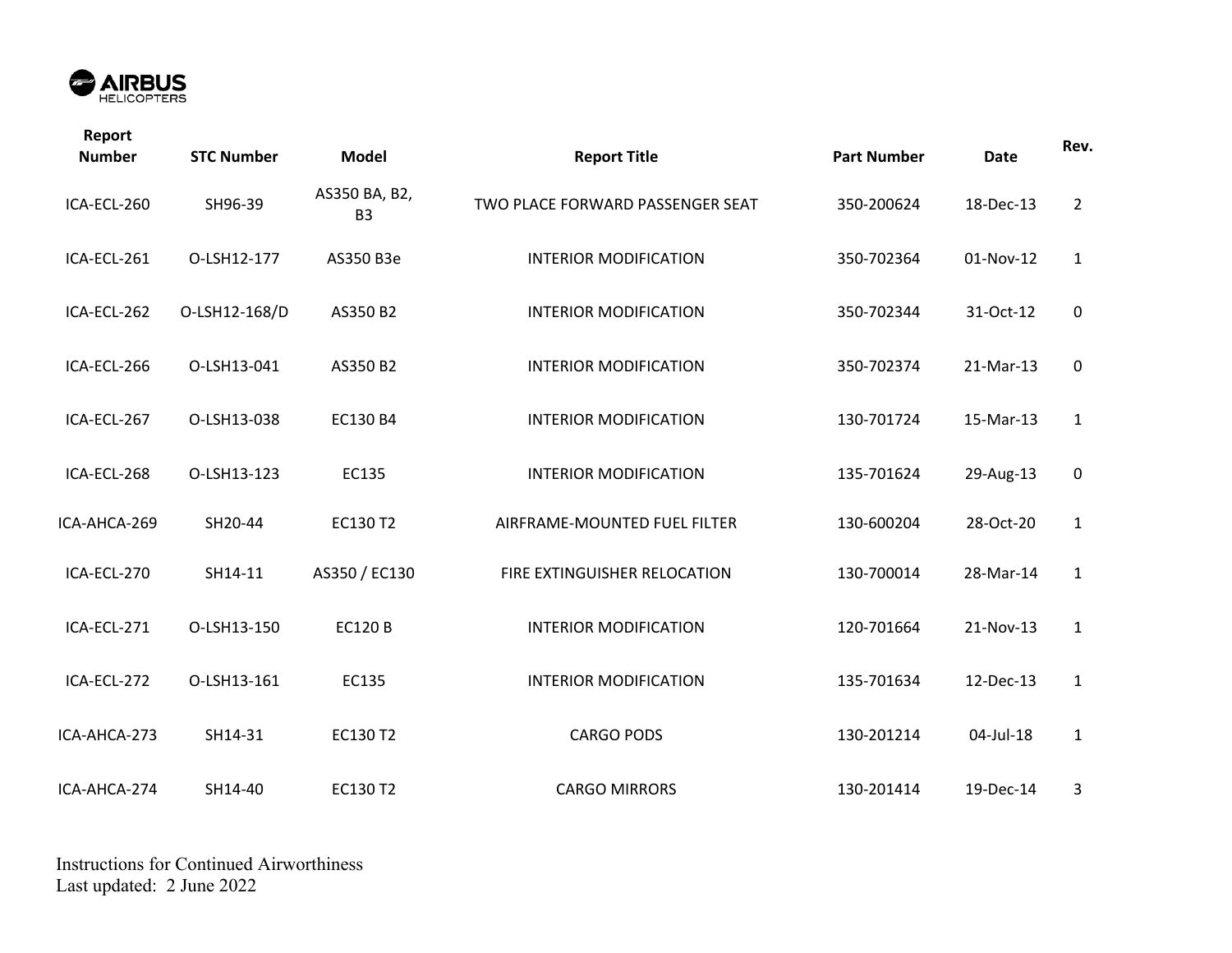

| Report<br><b>Number</b> | <b>STC Number</b>       | <b>Model</b>    | <b>Report Title</b>                                           | <b>Part Number</b> | <b>Date</b> | Rev.         |
|-------------------------|-------------------------|-----------------|---------------------------------------------------------------|--------------------|-------------|--------------|
| ICA-AHCA-275            | SH14-13                 | EC130B4 / T2    | STANDARD INTERIOR MODIFICATION                                | 130-701904         | 16-Apr-14   | $\mathbf 0$  |
| ICA-AHCA-276            | SH14-13                 | EC130B4 / T2    | STANDARD INTERIOR MODIFICATION                                | 130-701814         | 16-Apr-14   | 0            |
| ICA-AHCA-277            | O-LSH14-072/D           | EC130 T2        | <b>INTERIOR MODIFICATION</b>                                  | 130-701734         | 25-Jun-14   | 0            |
| ICA-AHCA-278            | SH14-20                 | EC135           | STANDARD INTERIOR MODIFICATION                                | 135-701644         | 26-May-14   | 0            |
| ICA-AHCA-279            | SH97-60                 | AS355           | CARGO PODS LH/RH INSTALLATION                                 | 355-200814/24      | 18-Oct-19   | $\mathbf{1}$ |
| ICA-AHCA-280            | O-LSH14-148/D<br>SH15-2 | <b>AS355 NP</b> | <b>LEAD ACID BATTERY</b>                                      | 355-700024         | 12-Jun-15   | $\mathbf{1}$ |
| ICA-AHCA-281            | O-LSH14-150/D           | <b>AS355 NP</b> | LONGLINE CONTROL SYSTEM                                       | 355-900034         | 12-Dec-14   | 0            |
| ICA-AHCA-282            | O-LSH14-147/D           | <b>AS355 NP</b> | FLIGHT FOLLOWING SATPHONE                                     | 355-903014         | 12-Dec-14   | $\mathbf 0$  |
| ICA-AHCA-283            | O-LSH14-149/D           | <b>AS355 NP</b> | PULSE LIGHT INSTALLATION                                      | 355-902414         | 12-Dec-14   | 0            |
| ICA-AHCA-284            | O-LSH14-089/D           | AS350 B2        | <b>INTERIOR MODIFICATION</b>                                  | 350-702394         | 08-Aug-14   | 0            |
| ICA-AHCA-286            | SH15-7                  | AS 355 N, NP    | INSTALLATION OF HIGH VISIBILITY FORWARD CABIN<br><b>DOORS</b> | 350-202014         | 04-May-15   | $\mathbf 0$  |
| ICA-AHCA-287            | O-LSH14-138/D           | <b>AS355 NP</b> | <b>COMM NAV SYSTEMS</b>                                       | 355-880054         | 12-Dec-14   | 0            |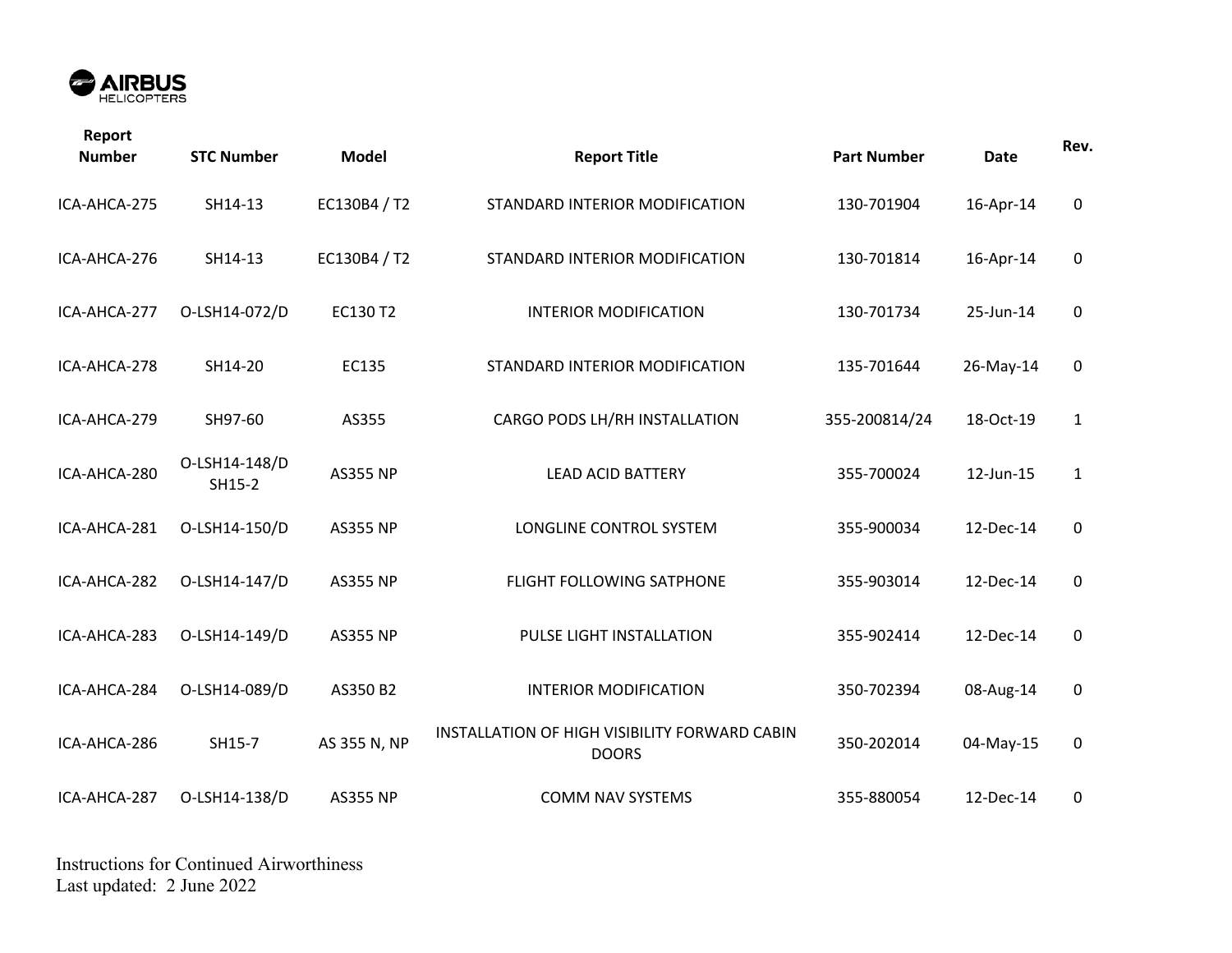

| Report<br><b>Number</b> | <b>STC Number</b> | <b>Model</b>             | <b>Report Title</b>                                      | <b>Part Number</b> | <b>Date</b> | Rev.         |
|-------------------------|-------------------|--------------------------|----------------------------------------------------------|--------------------|-------------|--------------|
| ICA-AHCA-288            | O-LSH14-120/D     | EC130 B4                 | <b>INTERIOR MODIFICATION</b>                             | 130-701754         | 25-Nov-14   | $\mathbf 0$  |
| ICA-AHCA-289            | O-LSH15-011/D     | EC130 T2                 | <b>INTERIOR MODIFICATION</b>                             | 130-701744         | 06-Mar-15   | $\mathbf 0$  |
| ICA-AHCA-290            | O-LSH15-022       | AS350                    | FIRE EXTINGUISHER RELOCATION                             | 350-702074         | 13-Mar-15   | 0            |
| ICA-AHCA-291            | O-LSH15-032/D     | EC130 T2                 | <b>INTERIOR MODIFICATION</b>                             | 130-701824         | 12-May-15   | 0            |
| ICA-AHCA-292            | SH15-48           | EC130 T2                 | 50 AMP / LONGLINE / CAROUSEL SYSTEM                      | 130-900024         | 23-Oct-15   | 0            |
| ICA-AHCA-293            | O-LSH15-112/D     | EC130 T2                 | <b>GARMIN G500H DEVATIONS TO FAA STC</b><br>SR09497RC-D  | 130-950304         | 06-Oct-15   | 0            |
| ICA-AHCA-294            | SH97-15           | AS 350                   | INSTALLATION OF LH and/or RH CARGO PODS                  | 350-201814/24      | 03-Feb-17   | $\mathbf{1}$ |
| ICA-AHCA-295            | SH16-14           | EC135                    | <b>REMOVEABLE DOOR PINS</b>                              | 135-201014         | 11-Mar-16   | $\mathbf 0$  |
| ICA-AHCA-296            | SH16-11           | AS350 / EC130            | PROVISIONS, ENGINE AIR INTAKE COVER                      | 350-700924         | 04-Mar-16   | $\pmb{0}$    |
| ICA-AHCA-297            | SH21-25           | AS 350 B3                | AIRFRAME MOUNTED FUEL FILTER WITH CRFS                   | 350-600044         | 03-Jun-21   | 0            |
| ICA-AHCA-298            | SH17-47           | BK117 C-2, D-2,<br>$D-3$ | INSTALLATION OF REMOVABLE PINS FOR HINGED<br><b>DOOR</b> | 145-201014         | 30-Sep-21   | $\mathbf 1$  |
| ICA-AHCA-299            | O-LSH19-060/D     | EC 130 T2                | HEAVY DUTY BATTERY INSTALLATION                          | 130-700244         | 06-Jun-19   | $\mathbf{1}$ |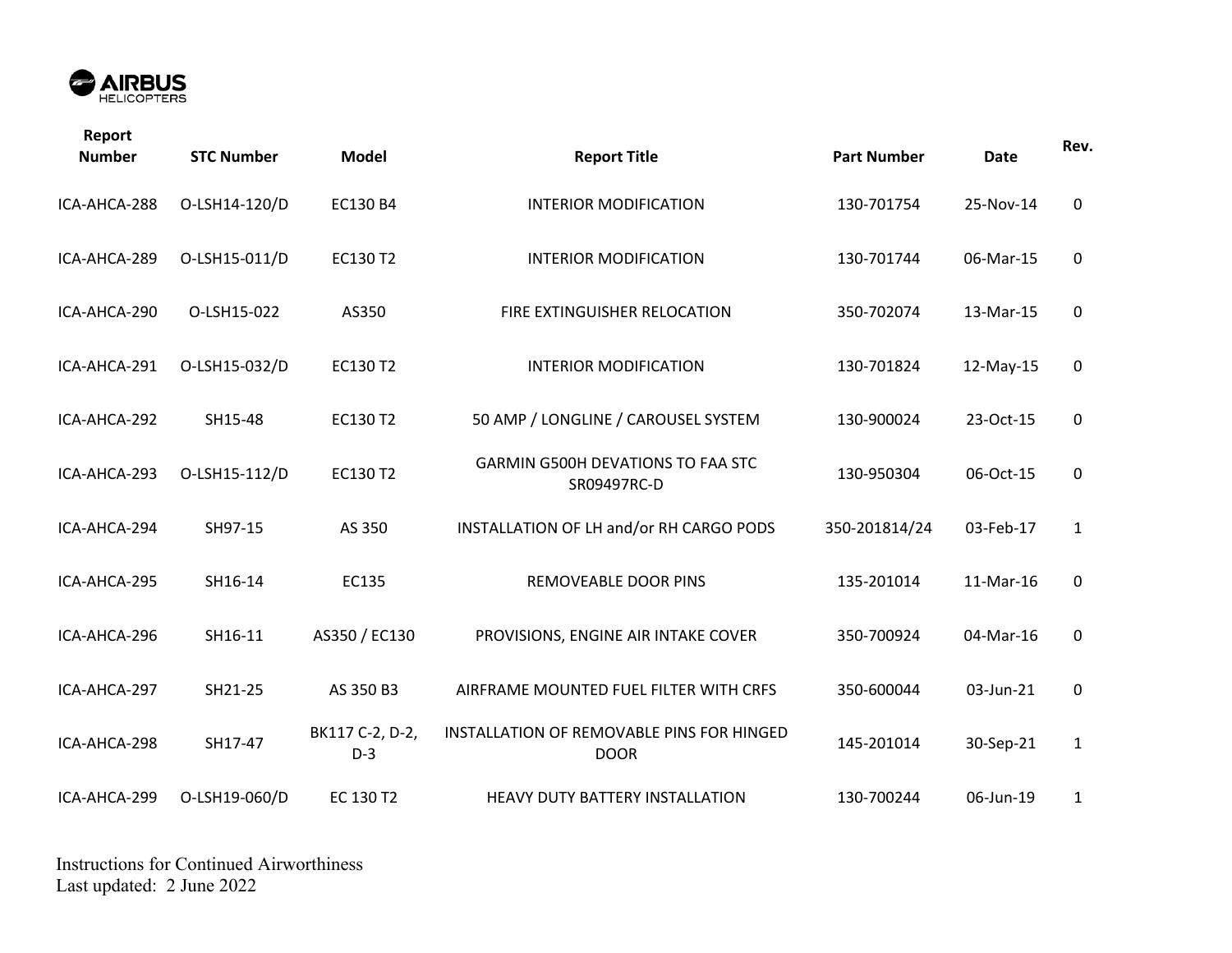

| Report<br><b>Number</b> | <b>STC Number</b> | <b>Model</b>             | <b>Report Title</b>                                                  | <b>Part Number</b>       | <b>Date</b> | Rev.         |
|-------------------------|-------------------|--------------------------|----------------------------------------------------------------------|--------------------------|-------------|--------------|
| ICA-AHCA-300            | O-LSH18-051       | AS 350 B3                | SEAT COVERS MODIFICATIONS                                            | 350-702444               | 19-Apr-19   | 0            |
| ICA-AHCA-302            | 0-LSH18-077/D     | AS 350 B3                | SEAT COVERS MODIFICATIONS                                            | 350-702454               | 11-Jun-18   | 0            |
| ICA-AHCA-303            | SH18-56           | AS 350 B3 /<br>EC 130 T2 | ALTERNATE STANDBY ALTIMETER                                          | 350-957264               | 09-Oct-18   | 0            |
| ICA-AHCA-304            | O-LSH18-167       | BK 117 D-2               | <b>FLOOR COVERS</b>                                                  | 145-701614               | 29-Nov-18   | 0            |
| ICA-AHCA-305            | SH18-67           | BK 117 D-2               | MICROWAVE DOWNLINK SYSTEM                                            | 145-902714               | 28-Nov-18   | 0            |
| ICA-AHCA-306            | O-LSH18-170       | BK 117 D-2               | SEAT COVERS MODIFICATIONS                                            | 145-701634               | 11-Dec-18   | 0            |
| ICA-AHCA-307            | O-LSH19-061/D     | EC 130 T2                | <b>GARMIN GTS-800 TRAFFIC ADVISORY SYSTEM</b><br><b>INSTALLATION</b> | 130-870514               | 06-Jun-19   | $\mathbf{1}$ |
| ICA-AHCA-308            | O-LSH19-065/D     | EC 130 T2                | <b>INTERIOR MODIFICATIONS</b>                                        | 130-701784               | 04-Apr-18   | $\mathbf 0$  |
| ICA-AHCA-310            | SH19-56           | EC 130 T2                | HEAVY DUTY BATTERY INSTALLATION                                      | 130-700244               | 16-Dec-19   | $\mathsf 0$  |
| ICA-AHCA-311            | SH19-32           | BK117 D-2                | SUPPLEMENTAL CABIN HEATER INSTALLATION                               | 145-900004<br>145-910004 | 25-Oct-21   | $\mathbf{1}$ |
| ICA-AHCA-312            | SH00-1            | AS 350                   | INSTALLATION OF HIGH VISIBILITY MAIN & AFT<br><b>CABIN DOORS</b>     | 350-202014               | 23-Mar-21   | $\mathbf 0$  |
| ICA-AHCA-313            | O-LSH19-194/D     | AS 350 B3                | SEAT COVERS MODIFICATIONS                                            | 350-702474               | 20-Dec-19   | $\mathbf 0$  |